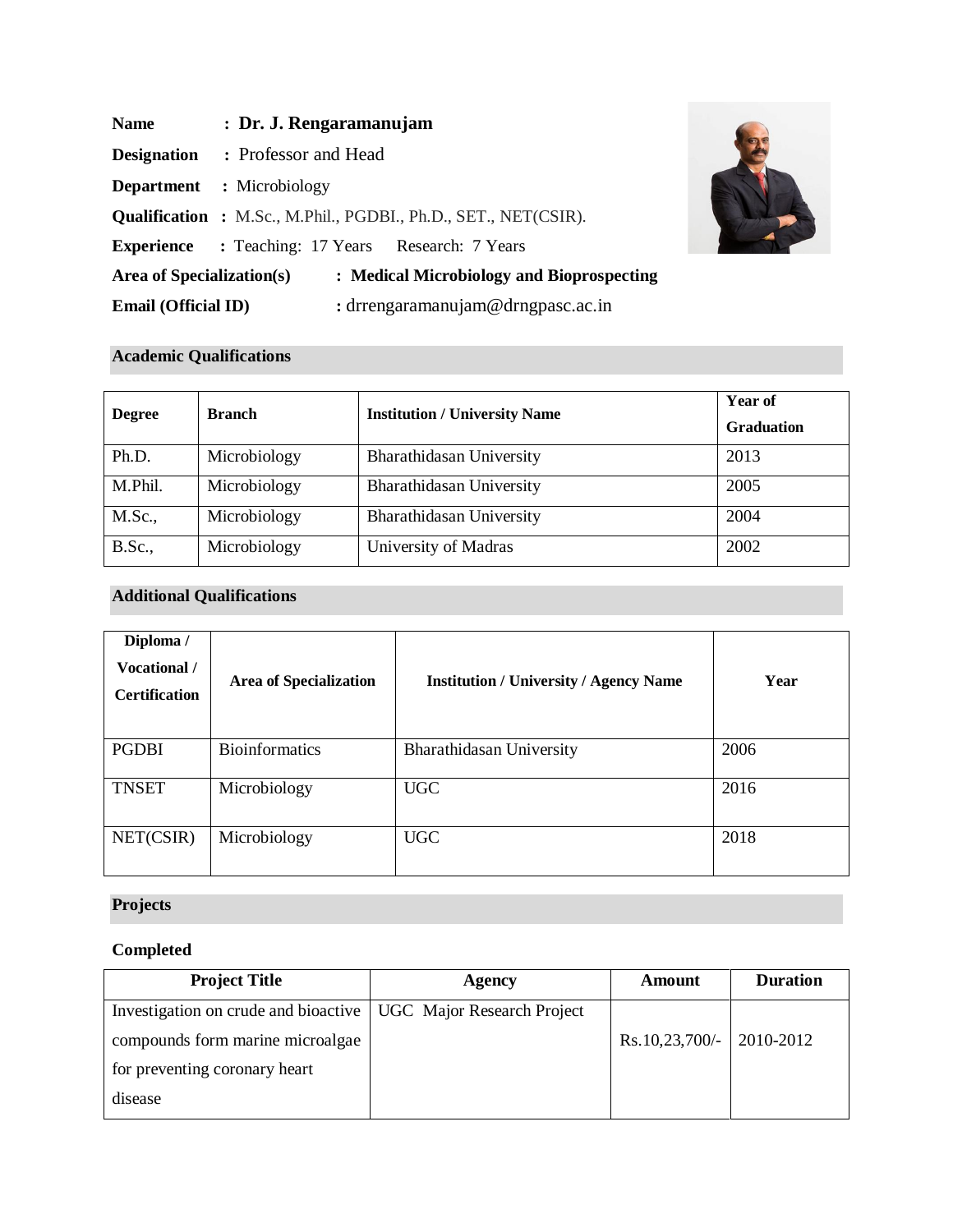| The<br>detection<br>and<br>treatment                    | <b>TNSCST</b>            | Rs.10,000   | 2016-2017 |
|---------------------------------------------------------|--------------------------|-------------|-----------|
| strategy for microorganisms with                        |                          |             |           |
| extended spectrum $\beta$ -lactamases                   |                          |             |           |
| $(ESBL)$ and AmpC $\beta$ -lactamase                    |                          |             |           |
| in<br>hospital,<br>producers                            |                          |             |           |
| "TRANSITIONAL<br><b>AND</b>                             |                          |             |           |
| TRANSLATIONAL SCENARIOS                                 |                          |             |           |
| IN BIOLOGICAL SCIENCES" (3                              |                          |             |           |
| $I^{\prime\prime}$ s-In vitro to In vivo to In silico), |                          |             |           |
| Conference proceedings. 1; 152-161                      |                          |             |           |
| (2016).                                                 |                          |             |           |
|                                                         |                          |             |           |
| Parthenium<br>Hazardous<br>weed                         |                          |             |           |
| pseudomonas<br>compost<br>and                           | <b>UGC</b> Minor project |             |           |
| fluorescens- A potential growth                         |                          | Rs.1,15,000 | Completed |
| enhancer and immunostimulant for                        |                          |             |           |
| plants(Tomato)                                          |                          |             |           |

## **Research Guidance**

| <b>Programme</b> | <b>No. of Scholars</b>              |   |
|------------------|-------------------------------------|---|
|                  | <b>Completed</b><br><b>Pursuing</b> |   |
| Ph. D.           |                                     |   |
| M. Phil.         |                                     | ٠ |

### **Research Publications (Indexed**

### *International:*

- P. Arun, V. Shanmugaraju,**J.Renga Ramanujam**, S. Senthil Prabhu and E. Kumaran, **Biosynthesis of silver nanoparticles from** *Corynbacterium* **sp and its antimicrobial activity***, Intnl.J.Currr.microbiol.App.Sci*, 2(3); 57-64 (2013).
- S.S. Sudha, Karthic Rajamanickam, and **J.Renga Ramanujam**, **Microalgae mediated synthesis of silver nanoparticles and their antibacterial activity against pathogenic bacteria.** *Indian Journal of Exparimental Biology*, 52; 393-399 (2013).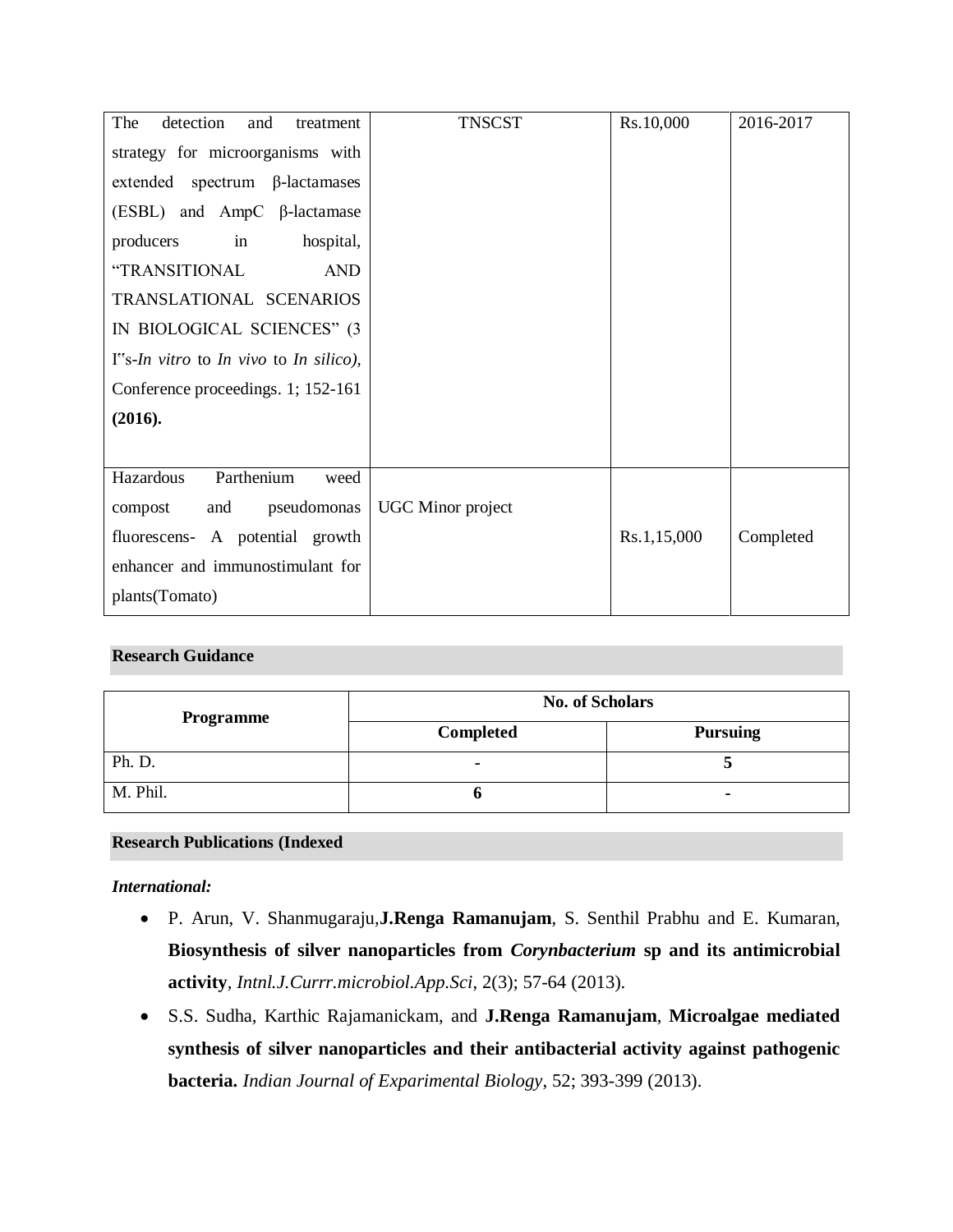- V.P. Shanmugaraju, Arun, **J.Renga Ramanujam**, and S. Senthil Prabhu, **Isolation of bacteria from seacosts and screening for its antibacterial substance production,** *Intnl.J.Currr.microbiol.App.Sci*. 2(8); 347-358 (2013).
- **J. Renga Ramanujam** , S.Kulothungan, E. Kumaran , S. Senthil Prabhu , P. Arun and V. Shanmugaraju, **Optimization of Salicylic acid production by** *Pseudomonas fluorescens* **for the control of** *Alternaria alternata* **leaf spot in Tomato Plant**,*Scrutiny International Journal of Agriculture, Plant Biotechnology and Bio-products,*2(1); 24-37 (2015).
- **J. Renga Ramanujam**, S. Kulothungan, S. Senthil Prabhu, E. Kumaran, V. Shanmugaraju and P. Arun , **A study on synergism between** *Pseudomonas fluorescens*  **and** *Parthenium hysterophorus* **as a bio-control agent to** *Alternaria altern***ata (leaf spot) in** *Lycopersicon esculentum***(tomato),***Scrutiny International Journal of Microbiology and Bio-Technology,*2(1); 25-38 (2015).
- B. Sindhuja, **J. Rengaramanujam**, S. S. Sudha and J. Devakumar (2019), In Vitro Antibacterial and Cytotoxicity Evaluation of Aloe Vera Associated Endophytic Fungi International Journal of Pharmacy and Biological Sciences 9 (3), 750-757
- P. Puvanesan, S. Reshmika and **Dr. J. Rengaramanujam (2019)**, Hazard Analysis, risk assessment of western toilets and antibacterial activity of *Pergularia daemia* leaf extract against bacterial isolates from toilets, International Journal of Research and Analytical Reviews 6 (2), 966-972
- Senthil Prabhu S, **J Renga Ramanujam** and Sudha S S (2019), Antibacterial Activity of Silver Nanoparticles Synthesized by using Lichens *Heterodermia boryi* and *Parmotrema stuppeum*, International Journal of Pharmacy and Biological Sciences-IJPBS 9 (2): 1397- 1402.
- Sathish VD, Guru Prasad Mohanta, Elizabeth Anna Mathew, **J Renga Ramanujam (2020),** Dynamism in Resistance Pattern of Escherichia coli-A Drift from Indian Council of Medical Research (ICMR)-Antimicrobial Use Guidelines, International Journal of Current Microbiology and Applied Sciences 9(8), 2911-2916.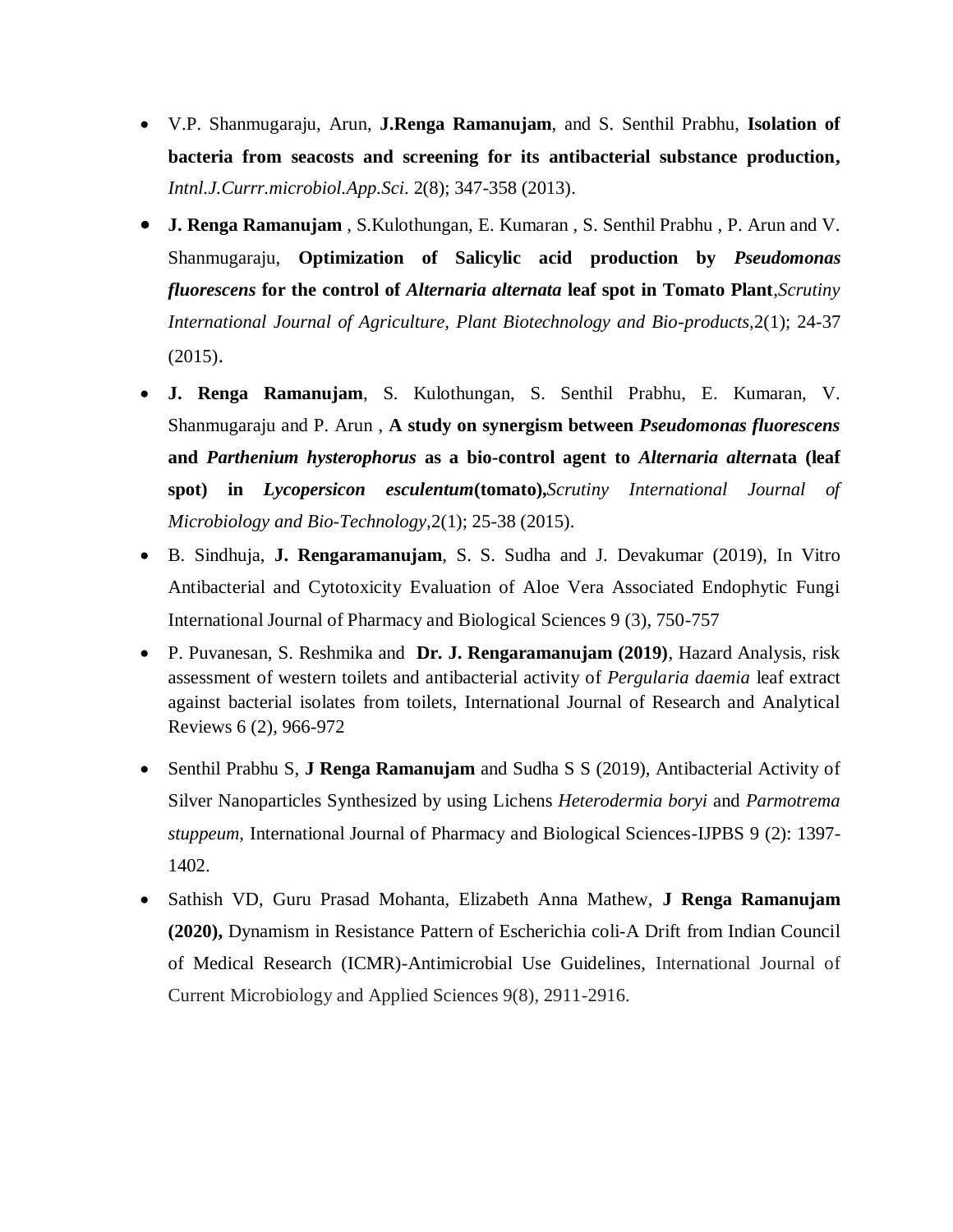*National:*

- R. Anand, J. **Renga Ramanujam**, S. Kulothungan, V. Sharanya, C.N. Murugalakshmi and K. Bhuvaneswari, **Plastic waste - a hazardous chemical nuisance to environment: a focus and remedy,** *J Ind Pollut Control*, 24(2); 129-32 (2008).
- N. Prabhu, J. **Renga Ramanujam**and P. Anna Joice, **Efficiency of plants-based holy stick fumigation against infectious bacteria,** *Indian journal of Traditional Knowledge*, 8(2); 278-280 (2009).
- **J. Renga Ramanujam** and S. Kulothungan, *Pseudomonas fluorescens* **economically and ecologically farmer friendly biofertilizer and biocontrol agent**, *JCMR*, 1(1); 107-113 (2011).
- **J. Renga Ramanujam**and S.Kulothungan, *Parthenium hysterophorus* **can be a potential weed for environmental and ecological exploration by tomato cultivating farmers**, *JCMR,* 1(2); 104-109 (2011).
- **J.Renga Ramanujam**, S. Kulothungan, S. Anitha, and K. Deepa, **A study on compatibility of**  *Pseudomonas fluorescens* **L. and** *Parthenium hysterophorus* **L. as a biocontrol agent to leaf spot by** *Alternaria alternata* **f. sp.** *lycopercisi* **in tomato,**S *South As. J. Biol. Sci.* 1(2); 71-86 (2011).
- **J. Renga Ramanujam**and S. Kulothungan, **A novel approach to intrude secondary metabolites of** *Pseudomonas fluorescens* **as a biocontrol substance against** *Alternaria alternate*, *IUP Journal of Biotechnology*, 1(1); 107-113 (2011).
- S.S. Sudha, R. Karthic, S. Naveen and J. **Renga Ramanujam**, **Antihyperlipidic activity of Spirulina platensis in TritonX-100 induced hyperlipidemic rats**, *Hygeia, JD. Med.* 3(2); 32-37 (2011).
- S.S. Sudha, R. Karthic, Mebin Francis, T.S. Soumya and **J**.**Renga Ramanujam**, **Isolation and preliminary characterization of associated microorganisms from Spirulina products and their silver mediated nano-particle synthesis.** *J. Algal Biomass utilization,Med.* 2(3); 1-8 (2011).
- S.S. Sudha, R. Karthic, **J**. **Renga Ramanujam** and Athulya, **Antimicrobial activity of Spirulina platensis and Aphanothece sp, on selected clinical bacterial isolates and its antioxidant activity,** *South As. J. Biol. Sci,* 1(2); 87-98 (2011).
- **J. Renga Ramanujam** and S. Kulothungan, **Hazardous weeds and** *Pseudomonas fluorescens* **as soil amendments for growth promotion and defense enhancement of** *Lycopersicon esculentum***,** *ISHM- Research proceedings*, 1(1); 171-185, (ISBN No: 978-1-4507-5165-0) 2012.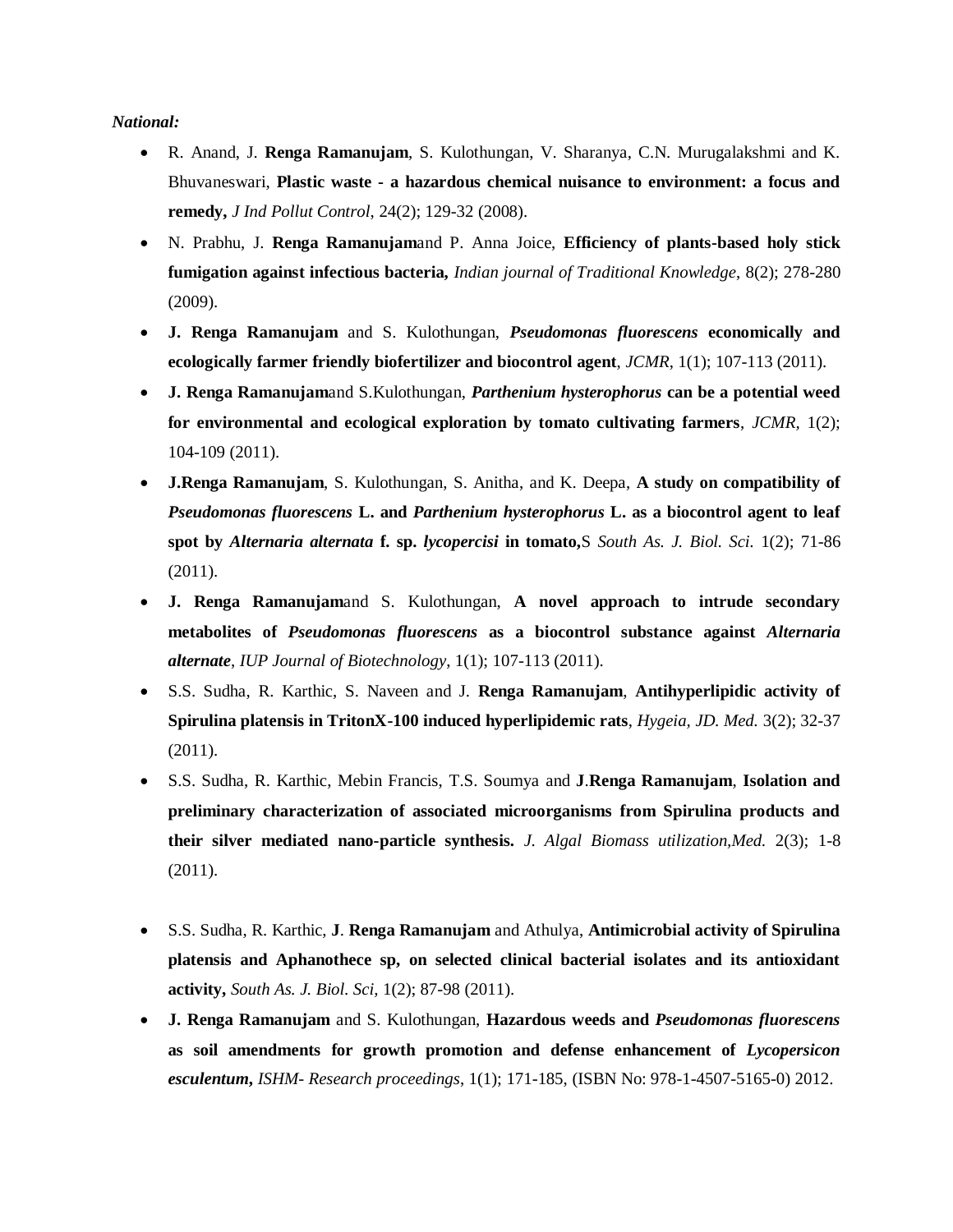- S.S. Sudha, R. Karthic, R. Rajesh Kumar and **J**.**Renga Ramanujam**, **An investigation on antimicrobial activity of** *Leucas aspera* **against bovine pathogens.** *ISHM- Research proceedings*, 1(1); 214-224,(ISBN No: 978-1-4507-5165-0).
- Karthic, Rajamanickam, S.S. Sudha, Mebin Francis, T. Sowmya, **J**. **Renga Ramanujam,**  Periyasamy Sivalingam, and Kandasamy Prabakar, **Microalgae associated** *Brevundimonas* **sp, MSK4 as the nanoparticle synthesizing unit to produce antimicrobial silver nanoparticles***. Spetrochimica Acta Part A: Molecular and Biomolecular Spectroscopy* 113; 10-14 (2013).
- S.S. Sudha, Karthic Rajamanickam, and **J.Renga Ramanujam**, **Microalgae mediated synthesis of silver nanoparticles and their antibacterial activity against pathogenic bacteria**. *Indian Journal of Exparimental Biology*, 52; 393-399 (2013).
- **J. Rengaramanujam, J. Radha and C. Sathyajothi, The detection and treatment strategy for microorganisms with extended spectrum β-lactamases (ESBL) and AmpC β-lactamase producers in hospital,** "TRANSITIONAL AND TRANSLATIONAL SCENARIOS IN BIOLOGICAL SCIENCES" (3 I"s-*In vitro* to *In vivo* to *In silico),* Conference proceedings. 1; 152-161 **(2016).**

#### **Gene Bank Submissions**

- Sudha,S.S., Karthic,R., Sowmya,T., Francis,M., **Rengaramanujam,J.** and Senthil Prabhu,S. Staphylococcus sp. MSK 2 16S ribosomal RNA gene, partial sequence. JX495946.
- Sudha,S.S., Karthic,R., Sowmya,T., Francis,M., **Rengaramanujam,J**. and Senthil Prabhu,S. Bacillus sp. MSK 3, 16S ribosomal RNA gene, partial sequence. JX495947.
- Sudha,S.S., Karthic,R., Sowmya,T., Francis,M., **Rengaramanujam,J**. and Senthil Prabhu,S. Brevundimonas sp. MSK 4 16S ribosomal RNA gene, partial sequence. JX495948.
- Sudha,S.S., Karthic,R., Sowmya,T., Francis,M., **Rengaramanujam,J.** and Senthil Prabhu,S. Bacillus sp. SMK 5, 16S ribosomal RNA gene, partial sequence. JX495949.
- Sudha,S.S., Karthic,R., Sowmya,T., Francis,M., **Rengaramanujam,J.** and Senthil Prabhu,S. Staphylococcus sp. SMK 6, 16S ribosomal RNA gene, partial sequence. JX495950.
- Sudha,S.S., Karthic,R., Sowmya,T., Francis,M., **Rengaramanujam,J.** and Senthil Prabhu,S. Bacillus sp. SMK 7, 16S ribosomal RNA gene, partial sequence. JX495951.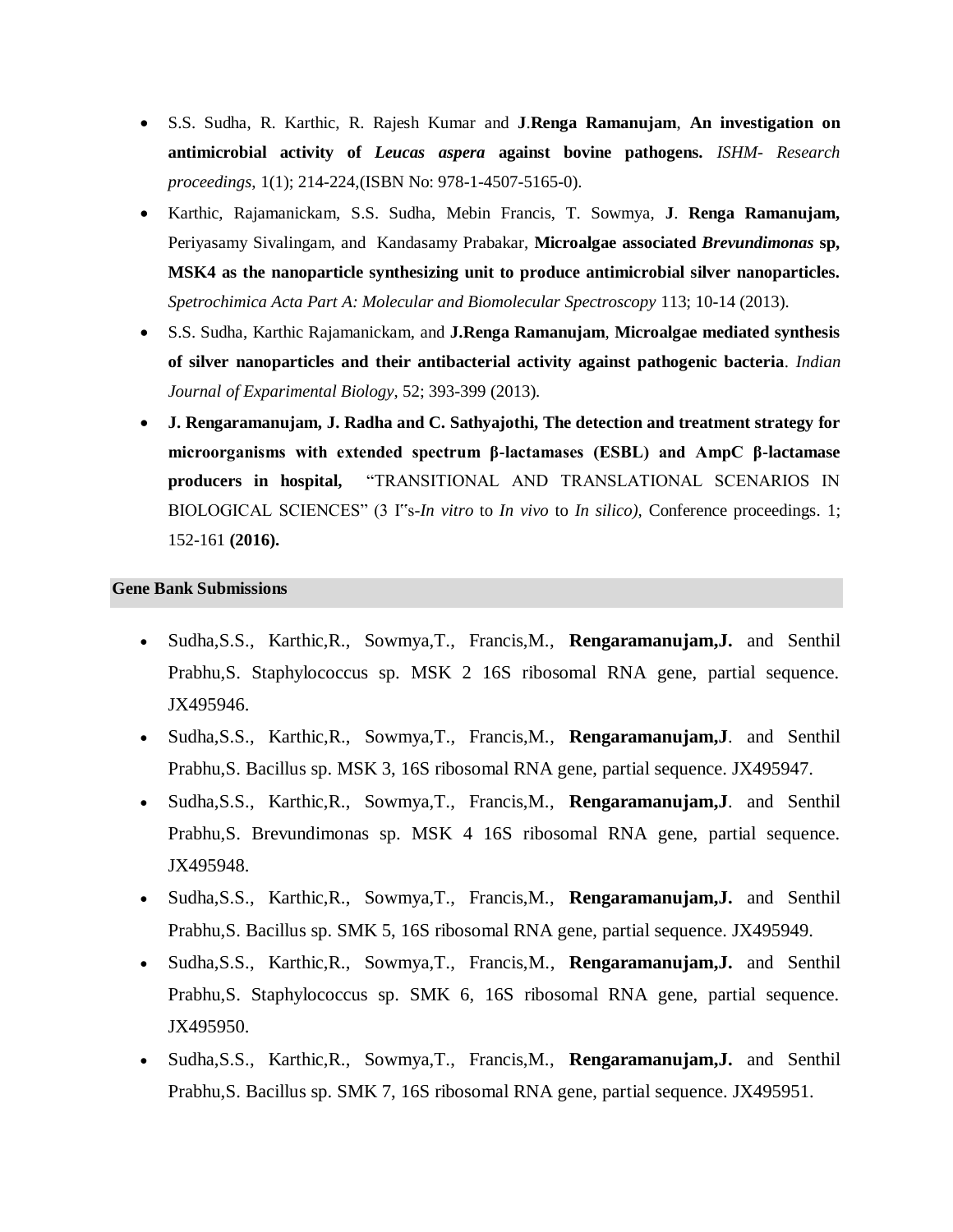Sudha,S.S., Karthic,R., Sowmya,T., Francis,M., **Rengaramanujam,J.** and Senthil Prabhu,S. Brevundimonas sp. SMK 8, 16S ribosomal RNA gene, partial sequence. JX495952.

## **Consultancy**

| <b>Nature of Consultancy</b> | <b>Client</b>           | Amount      | <b>Completion Status</b> |  |
|------------------------------|-------------------------|-------------|--------------------------|--|
| Fundamental Training in      | III B.Sc., Zoology,     |             |                          |  |
|                              | P.S.G.R.Krishnammal     | Rs.18,500/- | Completed                |  |
| Microbiology                 | College for Women.      |             |                          |  |
| Antibacterial assay          | CDF, DR.N.G.P.ASC       | Rs. 2,000   | Completed                |  |
| Antibacterial assay          | <b>PSGR Krishnammal</b> | Rs, 1,250   |                          |  |
|                              | College for Women       |             | Completed                |  |

### **Presentations in Conference**

- "Invitro cytotoxicity evaluation of alpha amylase from aloevera associated fungi" in 16th National Conference of Indian association of Applied Microbiologists(IAAM) on Human Microbiome in personal medicine-Bridging Humans & Microbes for future sustainability held at JSS academy of higher education and research, Mysuru, Karnataka on 27-Sep-18 to 28-Sep-18.
- Presented a Paper in National Seminar on "Emerging Trends in Microbial Biotechnology" held at Kanchi Shri Krishna College of Arts and Science, Kanchipuram on 20-Feb-13 to 21-Feb-13.
- Presented a paper in National Conference on "Advances in Science and Technology-PSG SCITECH-14" at PSG College of Arts and Science, Coimbatore on 12-Sep-14 to 13-Sep-14.

## **Participation in Conference**

### *International***:**

• International conference on Current trends in Advanced Biomedical Technology organized by Department of Bioscience, Nehru Arts and Science College, Coimbatore, on 24-Jan-19 to 25- Jan-19.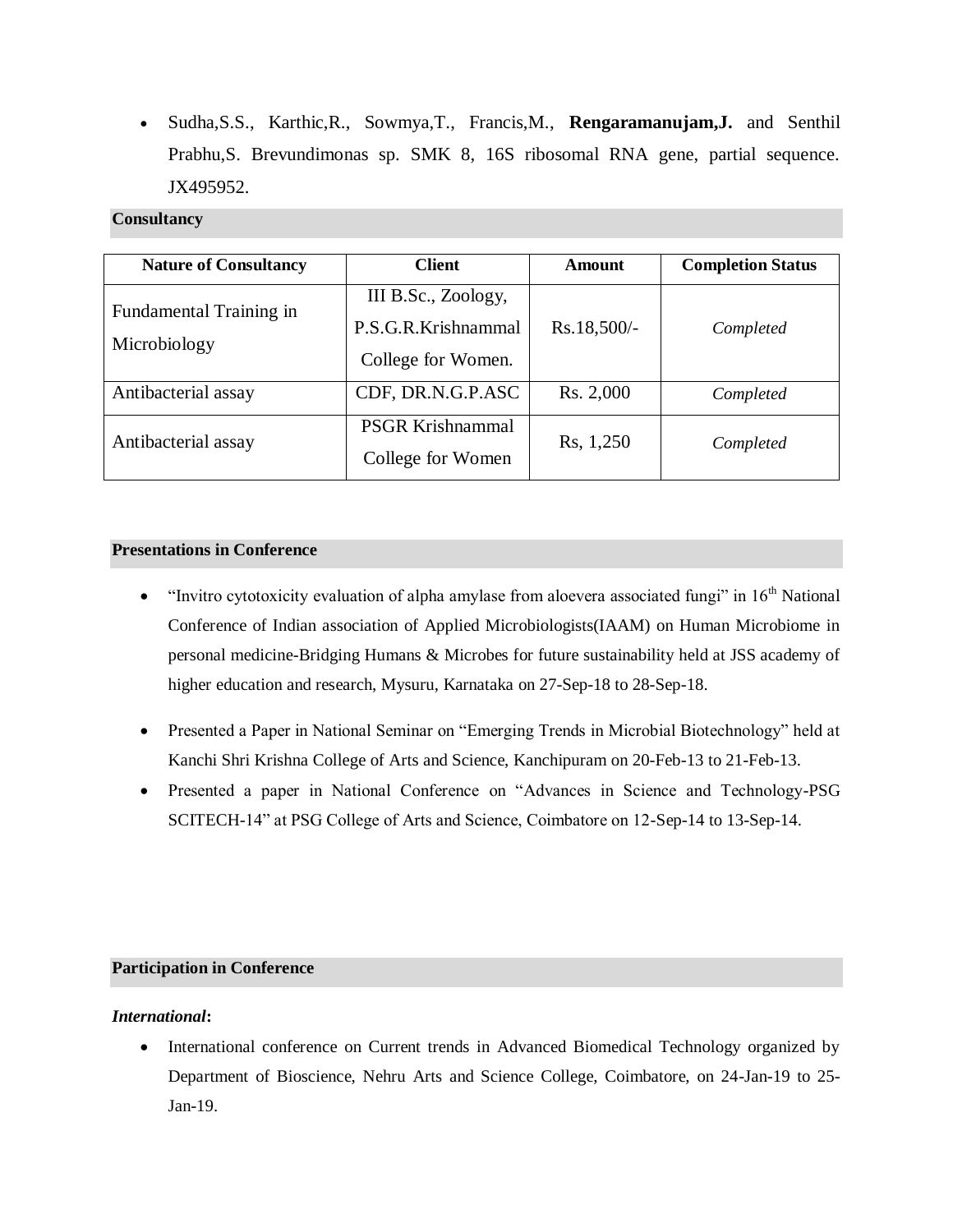#### *National***:**

- National conference on Emerging Trends in Herbal Research and Cancer Therapy organized by KMCH college of Pharmacy, Coimbatore, on 26-Jun-12 .
- National Conference on Bio-Medical Waste Management at Dr. N.G.P. Arts and Science College, Coimbatore on 28-Sep-12.
- IAAM National Conference on Exploring the Potentials of Microbes for Bioscience, Biotechnology and Medicine at SRM University, Chennai on 17-Dec-12 to 18-Dec-12.
- National level conference on "Recent Trends in Medicinal Plants and Their Products" at Dr. N.G.P. Arts and Science College, Coimbatore on 18-Sep-13.
- Acted as Judge for Poster Presentation in national Conference on "Biotechnology-Present and Future" at Dr. N.G.P. Arts and Science College, Coimbatore on 26-Sep-13 to 27- Sep-13.
- National Conference on Emerging Education Models for 21<sup>st</sup> Century Learner (NCEEM-2015) at Dr. N.G.P. Arts and Science College, Coimbatore on 1-Aug-15.
- National Conference of Sustainability, Challenges and Advances in Biological Sciences at Muthayammal College of Arts and Science, Rasipuram, Namakkal, Tamilnadu on 18-Dec-15 to 19-Dec-15.
- Two day ICMR sponsored National symposium on Infectious Diseases on 8-Aug-08 to 9- Aug-08.
- One day seminar on Bioscience "A sustainable virtue" on 24-Feb-09.
- Two day ICMR & CSIR sponsored National symposium on Drug resistance and Drug discovery on 9-Sep-09 to10-Sep-09.
- Two day ICMR & CSIR,DRDO Sponsored National symposium on Communicable Diseases and Its control measures 4-Aug-10 to 5- Aug-10
- Two day ICMR & CSIR,DRDO and DST Sponsored National symposium on Biopharmaceuticals and Their Applications in Disease prevention and health promotion 4-Aug-11 to 5- Aug-11.
- International symposium on the topic harnessing microbes for Human health and Resource Recuperation. ISHM 2012 and successfully conducted on 7-Aug-12 to 8- Aug-12.
- One day National symposium Perception of Microorganisms in human health and environment on 22-Aug-13.
- *Organizing Member in* National Symposium on "Causatives and Curatives in Infectious Diseases-CCID 2015" at Dr. N.G.P. Arts and Science College, Coimbatore on 19-Aug-2015.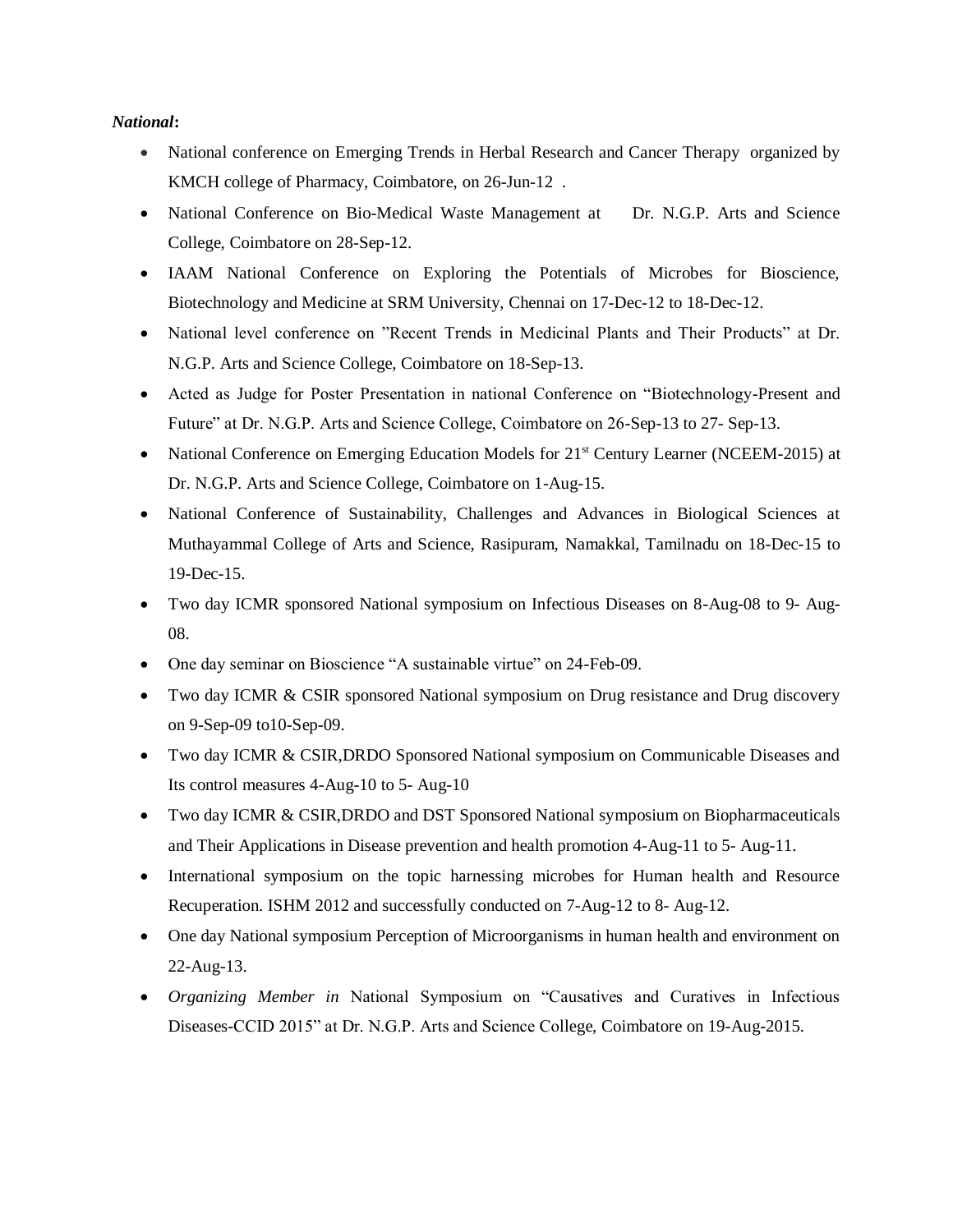- Organizing Member in  $10<sup>th</sup>$  Louis Pasteur memorial National Symposium on "Nanotechnology in Drug Delivery- A tool for biology and Medicine" at Dr. N.G.P. Arts and Science College, Coimbatore on 15-Sep-17.
- International Symposium on "Public Health Emergency and Disaster Management" at Hindusthan College of Arts and science, Coimbatore, 3-Nov-15.

## **Participation in Seminars**

- National seminar on "Biodiversity products and Industrial Applications" (BPIA-2015) at Periyar University, Salem, 28-Sep to 29-Sep-15.
- National Level Seminar on Frontier Research in Applied Biology and Environmental sciences at King Nandhivarman College of Arts and Science, thellar, Tamilnadu 30-Jan-16.
- NAAC sponsored national seminar on People Management for Quality Enhancement in Higher Education at Bharathiar University, Coimbatore, 29-Jul-13to 30-Ju-13.

## **Participation in Workshop**

- Science Academies workshop on Interdisciplinary Approach of Research in Life Sciences at PSGR Krishnammal College for Women, Coimbatore, 19-Dec-14 to 20-Dec-14.
- National Workshop on Data Analytics and its application in Biotechnology organized by Department of Computer Technology and Biotechnology, Dr. N.G.P. Arts and Science College, Coimbatore, 14-Feb-19 to 15-Feb-19 .

## **Participation in Faculty Development Programme**

- FDP on "Quality Measures in Higher Education" at Dr.N.G.P. Arts and Science College, Coimbatore, Tamilnadu, from 3-Dec-18to 9-Dec-18.
- FDP on "Research Methodology and Pedagogy for Tertiary Education" at Dr.N.G.P. Arts and Science College, Coimbatore, Tamilnadu, from 15-June-21to 21-June-21.
- FDP on "Quality Initiatives in Higher education" at Dr.N.G.P. Arts and Science College, Coimbatore, Tamilnadu, 13-Apr-20 to 20-Apr-20.
- ATAL FDP on "Technology Management" at Dr.B R Ambedhkar National Institiute of Technologyfrom 4-Jan-21to 8-Jan-21.
- FDP on "Research Methodology and Pedagogy for Tertiary Education" at Dr.N.G.P. Arts and Science College, Coimbatore, Tamilnadu, from 15-June-21to 21-June-21.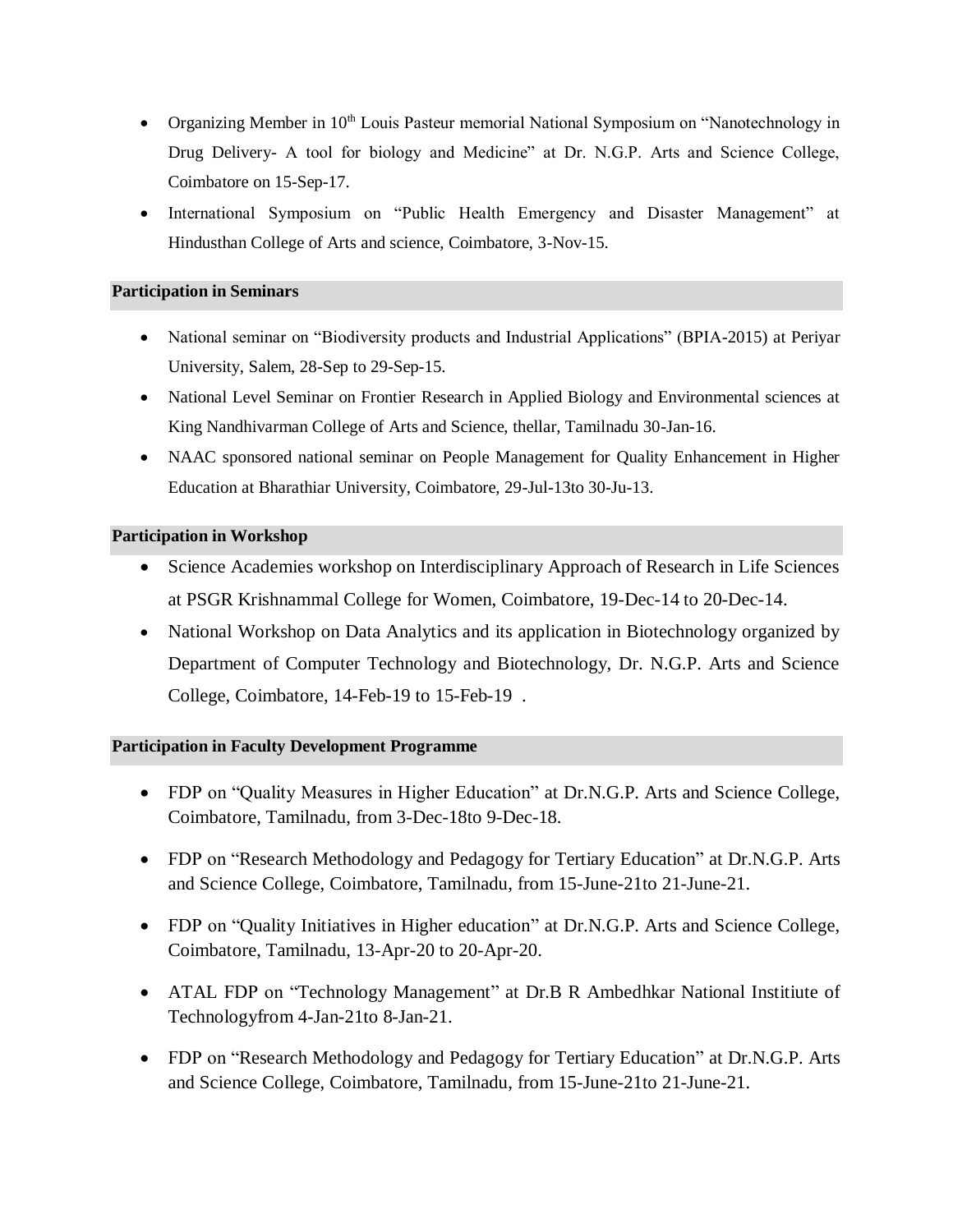ATAL FDP on "Drug Engineering through Bioprospecting" at Dr.N.G.P. Arts and Science College, Coimbatore, Tamilnadu, from 12-Jul-21to 16-Jul-21.

### **Conference / Seminar / Workshop Organized**

- Has been member of Workshop on Recent Trends in Biological Sciences at Maruthupandiyar College, Thanjavur on 23-Sep-04.
- Has been member of State level Conference on Sustainable Trends In Biosciences, at Marudhupandiyar College, Thanjavur on 24-Sep-04.
- Has been member of Leptospirosis- Infection Management Programme (LIMP), Leptospirosis an Awareness Campaign among Municipal Workers from 12-Jun-09 to 28-Jul-09 in and around Coimbatore sponsored by TNSTC.
- One day workshop on techniques in Microbiology for School teachers on 1-Nov-06.
- One day workshop on Biodiversity-Nurture Nature for our future for school teacher guides in association with Tamil Nadu Science Forum and Department of Science and Technology on 9- Aug-07.
- One day project presentation by school students.This programme has been organized as part of the 15th NCSC on 26-Oct-07.
- Two day ICMR sponsored National symposium on Infectious Diseases on 8-Aug-08 to 9-Aug-08.
- One day seminar on Bioscience "A sustainable virtue" on 24-Feb-09.
- Two day ICMR & CSIR sponsored National symposium on Drug resistance and Drug discovery on 9-Se-09p to 10-Sep-09.
- Two day ICMR & CSIR,DRDO Sponsored National symposium on Communicable Diseases and Its control measures 4-Aug-10 to 5- Aug-10
- Two day ICMR & CSIR,DRDO and DST Sponsored National symposium on Biopharmaceuticals and Their Applications in Disease prevention and health promotion 4-Aug-11 to 5-Aug-11.
- Member of Science Expo 2011 conducted at Dr. N.G.P. Arts and science College, Coimbatore from 27-Sep-11 to 29-Sep-11.
- International symposium on the topic harnessing microbes for Human health and Resource Recuperation. ISHM 2012 and successfully conducted on 7th and 8th August 2012.
- One day National symposium Perception of Microorganisms in human health and environment on 22-Aug-13.
- *Organizing Member in* National Symposium on "Causatives and Curatives in Infectious Diseases-CCID 2015" at Dr. N.G.P. Arts and Science College, Coimbatore on 19-Aug-15.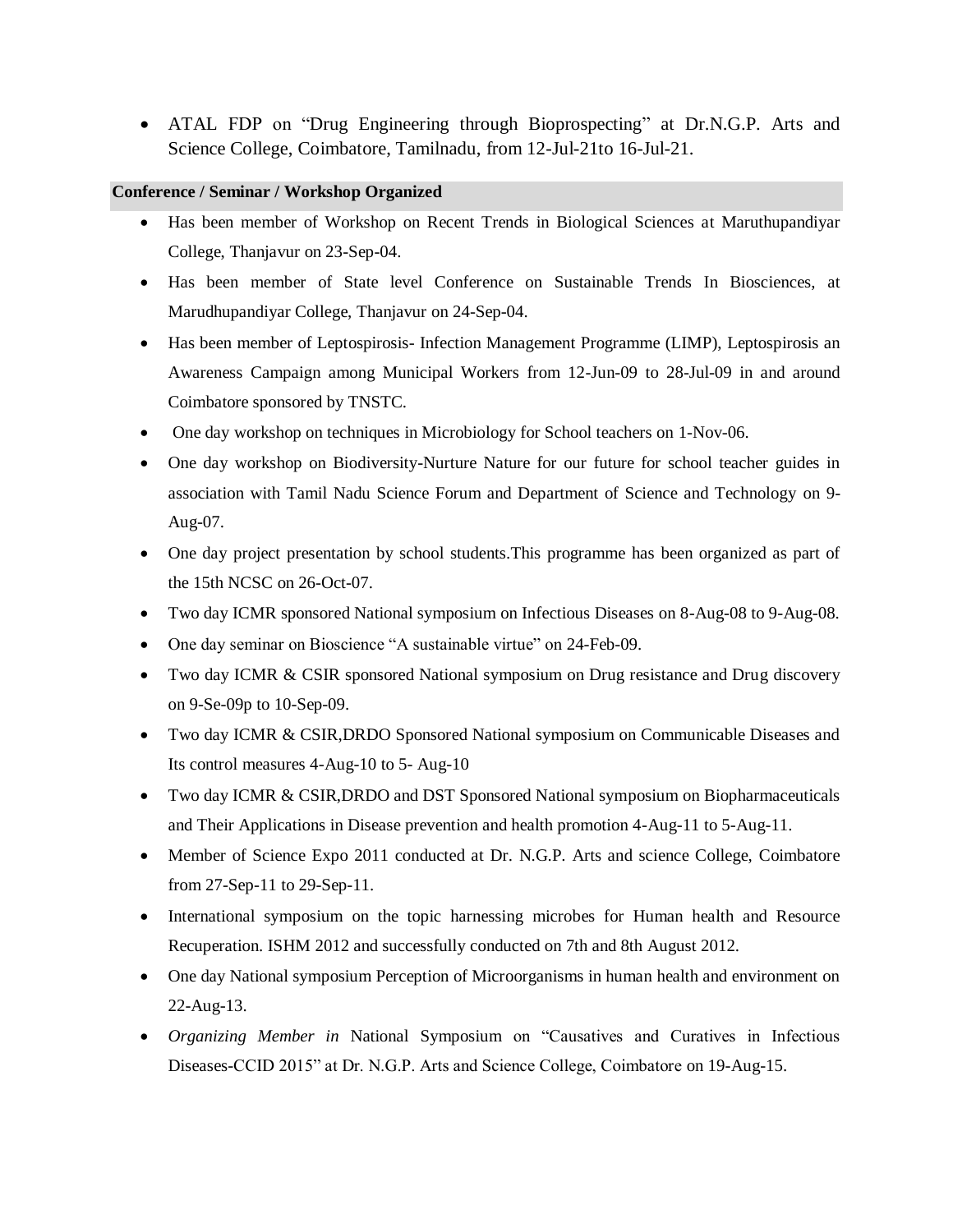- Organizing Member in 14<sup>th</sup> National Conference of IAAM on TRANSITIONAL AND TRANSLATIONAL SCENARIOS IN BIOLOGICAL SCIENCES, (3 I's *In vitro* to *In vivo* to *In silico,)* 9-Sep-16 to 10- Sep-16.
- Organizing Member in  $10<sup>th</sup>$  Louis Pasteur memorial National Symposium on "Nanotechnology in Drug Delivery- A tool for biology and Medicine" at Dr. N.G.P. Arts and Science College, Coimbatore on 15-Sep-17.
- Organizing Member of DST and DAAD sponsored International Workshop on Health Risk assessment of Nano particles from  $5<sup>th</sup> - 7<sup>th</sup>$  Dec, 2018 at Dr. N.G.P. Arts and Science College, Coimbatore
- Convener for National Workshop on Intellectual Property Rights from 15<sup>th</sup> -16<sup>th</sup> Feb, 2019 at Dr. N.G.P. Arts and Science College, Coimbatore
- Convener for National symposium for Graduate Research at Dr. N.G.P. Arts and Science College, Coimbatore on  $26<sup>th</sup>$  and  $27<sup>th</sup>$  Feb 2019.
- Convener for National symposium for Graduate Research at Dr. N.G.P. Arts and Science College, Coimbatore on 21<sup>st</sup> and 22<sup>nd</sup> Feb 2020.
- Convener for DBT sponsored SERB sponsored National Seminar on "Computing Platforms for Biological Big data Analytics" at Dr. N.G.P. Arts and Science College, Coimbatore on 5<sup>th</sup> 7 6<sup>th</sup> Feb 2020.
- Convener for National Conference on "Futuristic Approaches in Transformation of Biological Research-FATBR-2020", organized by Faculty of Biosciences, Department of Microbiology Dr. N.G.P. Arts and Science College, Coimbatore on  $6<sup>th</sup>$  and  $7<sup>th</sup>$  March, 2020.

# **Invited Speaker / Session Chair / Member Organizing Committee - Conference / Seminar / Workshop**

- Delivered a talk on **"Objectives of National Youth Policy and Sustainable Development Goals"** in the Youth Led sustainable development program in higher educational institutions sponsored by Ministry of Youth Affairs and Sports at Dr. N.G.P. Arts and Science College, College, Coimbatore, 15-Feb-16 to 16-Feb-16.
- Delivered a talk on **"Microbes that Marshal World"** in RVS College of Arts and Science,Coimbatore, 30-Aug-16.
- Delivered a talk on **"Training on Fitness and Health"** in Dr. N.G.P. College of Education,Coimbatore, 7-Jan-13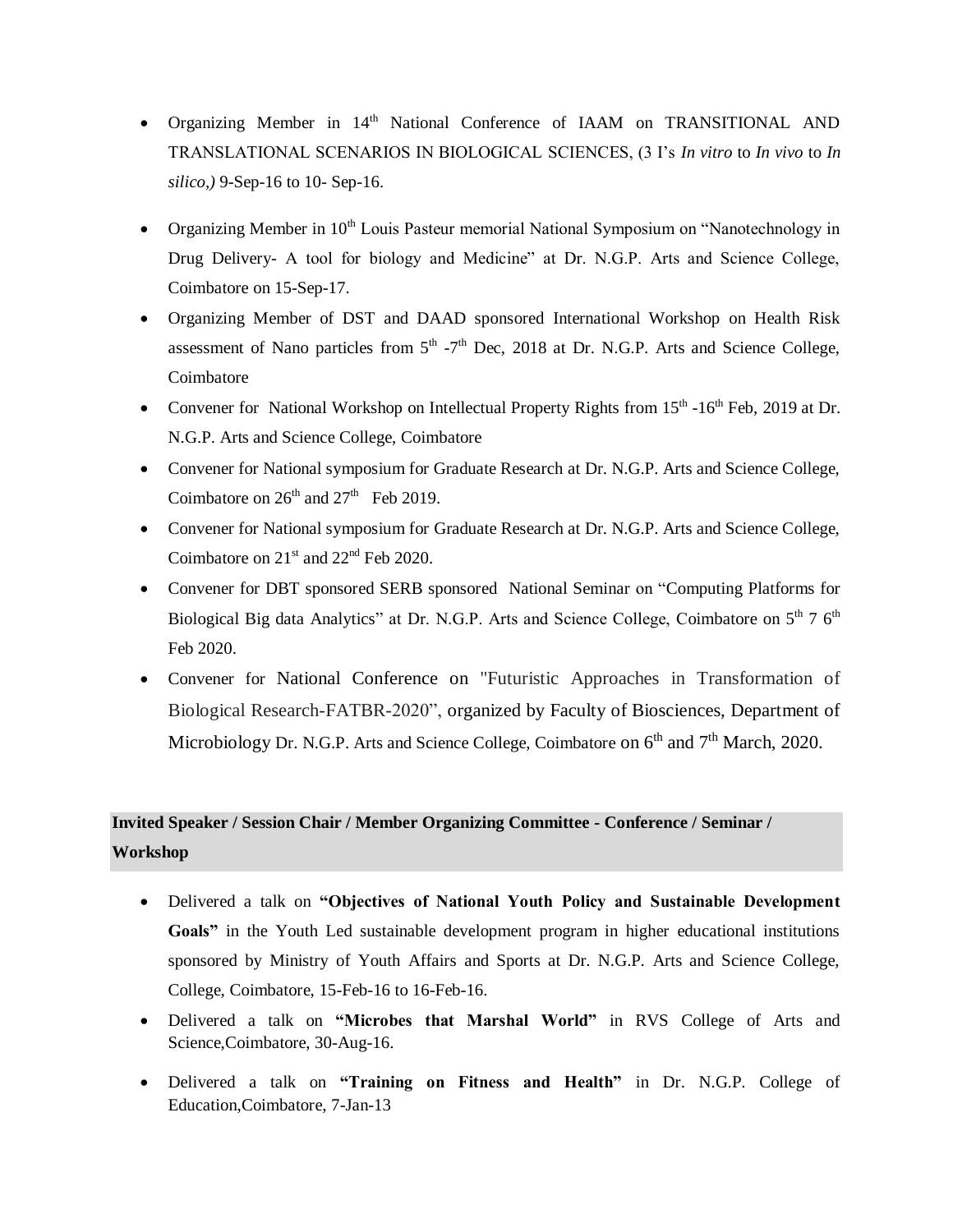- Delivered a talk on "**Antimicrobial resistance and one Health**" in the International Colloqium organized by Srinivasan College of Arts and Science, Perambalur, Tamilnadu, India on 9<sup>th</sup> July 2021.
- Delivered a talk on **"Global Impact of Pan Drug Resistance"** in the Students Skill Development Program organized by VHNSN College, Virudhunagar, Tamilnadu, India from 25<sup>th</sup> Aug to  $27<sup>th</sup>$  Aug, 2021.

## **Member in Bos**

- Served as Member, PG Board of studies, Microbiology, Bharathiar University, Coimbatore-46, Tamil Nadu, India, 2015-2018
- Served as Member, Board of studies, Microbiology, in RVS CAS, Sulur, Coimbatore, Tamil Nadu, India, 2016-2019

# **Online Certificate Programs**

- Digital teaching Techniques, by ICT Academy, from  $10<sup>th</sup>$  to  $15<sup>th</sup>$  August 2020.
- NPTEL online certificate course on Cell Culture Technologies from Feb-Apr, 2020
- Mind Control: Managing your mental Health during COVID 19 offered by University of Toronto, Course Era

## **Editorial / Review Board Member/Membership in Professional Bodies**

| <b>Name of the Professional Body</b>                   | Nature of membership | <b>Duration</b> |
|--------------------------------------------------------|----------------------|-----------------|
| Life member in "Indian Association of Applied          | Life-time            |                 |
| Microbiologist                                         |                      |                 |
| <b>External Expert</b> for Academic audit conducted at |                      |                 |
| Nehru Arts and Science College, Coimbatore             |                      |                 |
| Subject Expert Member in Institutional Animal Ethical  | Three Years          | 2018-2020       |
| Committee (IAEC) in KMCH college of Pharmacy           |                      |                 |
| Review member in South Asian Journal of Biological     | Life time            | 2013            |
| Science                                                |                      |                 |
| Review member in Physical sciences Reviews             | Life time            | 2021            |